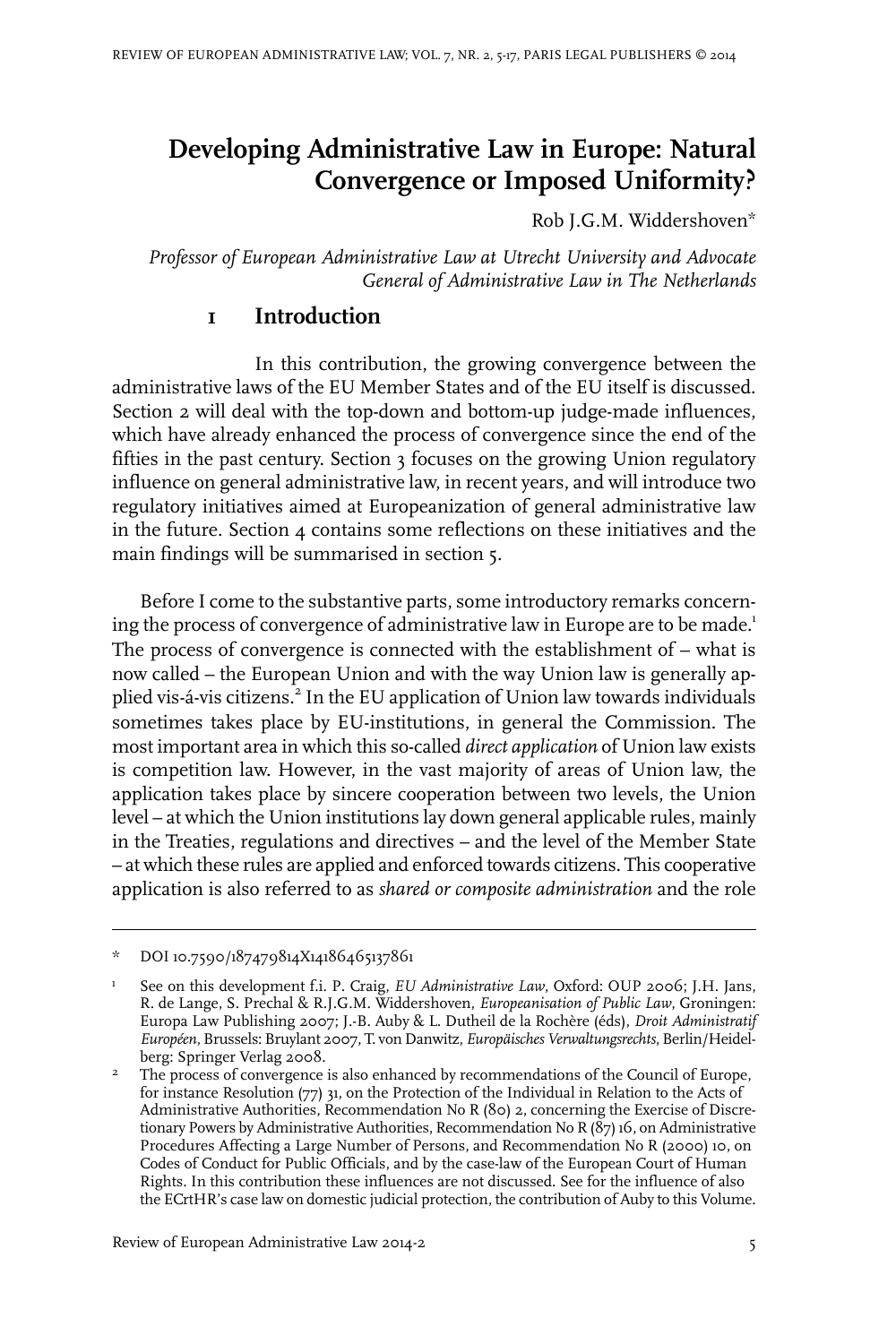of the Member State when applying Union law is called *indirect application* of Union law. 3

In this system the administrative law, which governs the implementation of Union law, is often called *European administrative law*. This term was introduced by Jürgen Schwarze at the end of the eighties and is now widely used.<sup>4</sup> European administrative law includes both: the administrative law applicable to the direct application of Union law by Union institutions, and the national administrative laws that are used by the Member State when they implement Union law towards citizens. In this contribution, administrative law includes not only the rules and principles governing the administrative stage of the application of Union law (procedural law), but also the rules and principles concerning judicial review in administrative law Union cases.

In the system of shared composite administration, national administrative law is – so to speak – a 'vehicle' for the effective application of Union law. Therefore, the effectiveness of this application depends to a large extent on the national administrative laws of the Member States. Because of this interdependence it is not at all strange that Union law has already influenced the administrative laws of the Member States to a certain extent and that this process is still on going. The harmonisation of administrative law in Europe, resulting from this, has been enhanced by both the case law of the Court of Justice of the EU (CJEU) and increasingly also by Union legislation. In the ACA seminar – and therefore also in the title of this contribution – convergence related to the case law of the CJEU was labelled as 'natural convergence', and convergence prescribed by EU legislation as 'imposed uniformity'. However, as will be clarified in the next section, the convergence related to the case law of the CJEU is to a certain extent also 'imposed'.

# **2 'Natural' Convergence**

The process of convergence of administrative law within Europe is not new. It has been enhanced by both top-down and bottom-up judge-made influences.

The most important top-down influence is the development of *general principles of Union law* by the CJEU since the end of the fifties in the past century. 5

L.F.M. Besselink, *A Composite European Constitution*, Groningen: Europa Law Publishing 2007. 3

J. Schwarze, *Europäisches Verwaltungsrecht*, London: Sweet & Maxwell 1988, updated in 2006. <sup>4</sup>

See Joined Cases 7/56 en 3/57 to 7/57 *Algera*, ECLI:EU:C:1957:7, for the 'discovery' by the CJEU of the first European general principle, namely the principle of legal certainty. The content of 5 the European principle was derived from the national principles of legal certainty of the (at that time six) Member States.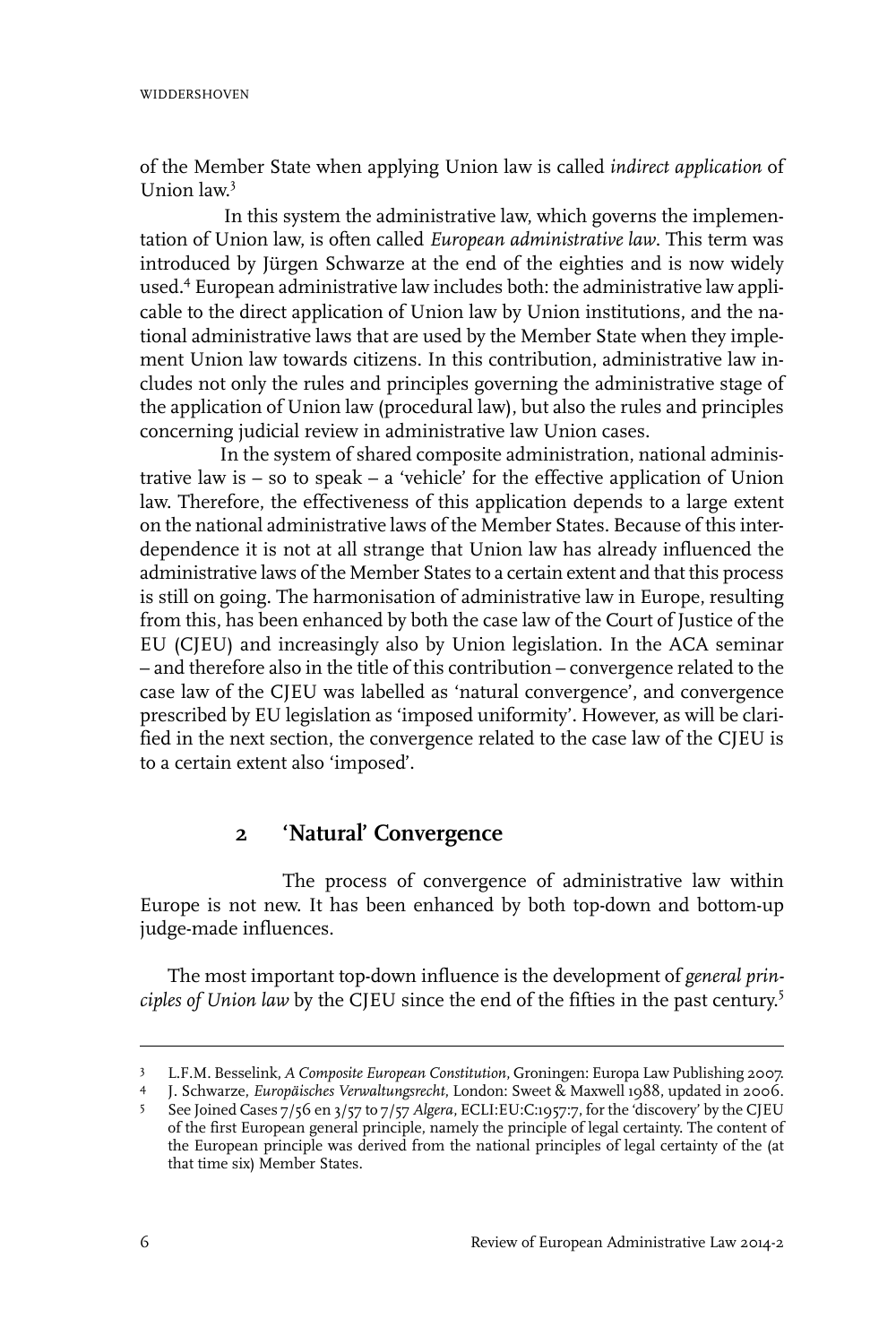The Court has derived these general principles from the general principles common to the laws of the Member States and their content is quite similar to, although not always identical with, the equivalent principles of the Member States. Most general principles of Union law apply to the administrative procedures, more particular to single case decision-making. Nowadays they are generally referred to as principles of good administration. Examples of well-known principles are equality (including the prohibition of non-discrimination), proportionality, legal certainty and legitimate expectations, the rights of defence and participation, transparency, impartiality and integrity, fairness and so on. Many of them have been (partly) codified, some in the Treaties and others in the Charter of Fundamental Rights of the European Union (CFR). In this respect especially Article 41 CFR must be mentioned, because it explicitly codifies several principles of 'good administration'. Other general principles of Union law developed by the CJEU apply to judicial review, namely the principle of effective judicial protection, which includes sub-principles such as impartiality, fair trial, reasonable time etc. Also these principle have been codified in the CFR, namely in Article 47 CFR.

General principles are first and foremost binding for the Union institutions. However, they must also be observed by the Member States, at least when they are *acting in the scope of Union law*. As the Court has clarified in the case of *Akerberg Fransson* this scope applies both to the unwritten general principles of Union law, as well as to the principles and fundamental rights which are codified in the CFR.<sup>6</sup> Especially in recent years the Court has developed extensive case law as regards the phrase 'acting in the scope of Union law'. In this case law three categories of situations can be distinguished in which the Member States are acting in the scope of Union law and, therefore, are bound to apply the general principles of Union law and the CFR.<sup>7</sup>

The first category consists of the classical implementation of secondary Union law by the Member States. This category includes the national application of EU regulations and decisions, $^8$  the transposition of directives and the application of national transposition legislation. The second category contains all acts of the Member States whereby a free movement right or the Union citizen-

Case C-617/10 *Akerberg Fransson*, ECLI:EU:C:2013:105. By the way, Article 41 CFR (the right to good adminstration) does as such not apply to the Member States. Nevertheless the Member 6 States have to observe Article 41 CFR, because it is considered by the Court to reflect a general principle of Union law. See Case C-604/12 *H.N.*, ECLI:EU:C:2014:302.

See for these categories, Mirjam de Mol, *De directe werking van de grondrechten van de Europese Unie (The Direct Effect of the Fundamental Rights of the EU)*, Oisterwijk: Wolf Legal Publishers 7 2014 (with summary in English). See for a similar categorization, E. Hancox, 'The meaning of "implementing" EU law under Article 51(1) of the Charter: Akerberg Fransson', *CMLRev.* 50, 2013, p. 1411-1431.

This category includes the application by the Member States of Regulation (EC) nr. 1/2003, on the application of (now) Article 101 and 102 TFEU, and of Regulation (EC), nr. 659/1999, on procedural matters in state aid cases. 8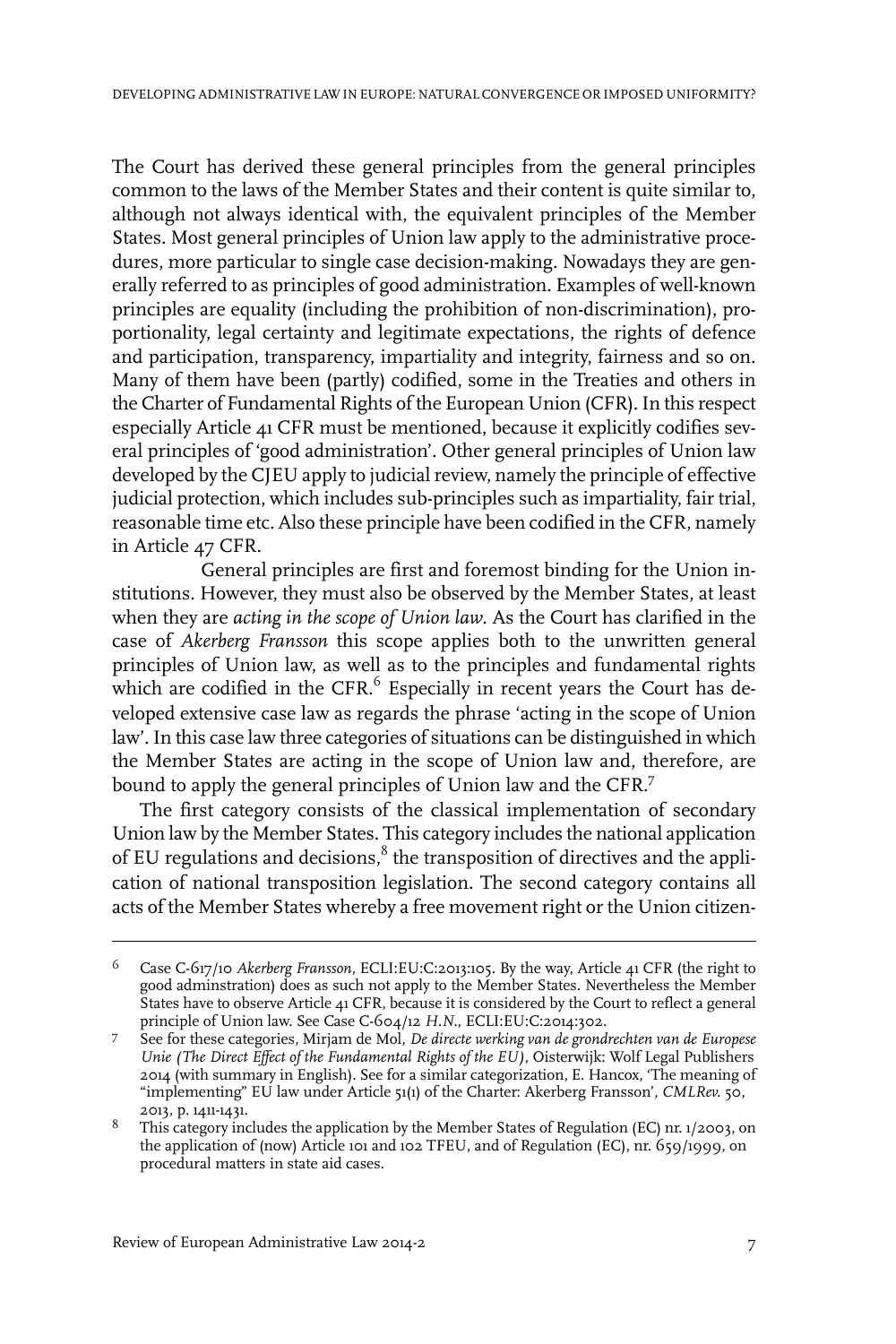ship of Article 20 TFEU is restricted.<sup>9</sup> The third category of national acts 'within the scope of Union law', are national acts related to the so-called 'remedial context' of national acts and decisions in the first and second category. The 'remedial context' includes all national rules, which are as such not Europeanized by secondary or primary Union law, but are necessary for an effective application and enforcement of primary or secondary Union law or for effective judicial review in cases concerning primary or secondary Union law. As regards judicial review, the already mentioned EU principle of effective judicial protection, as codified in Article 47 CFR, is applicable. Also national enforcement of Union law as part of the remedial context is 'in the scope of Union law', even when the EU rules in question do not prescribe the national imposition of specific enforcement measures or sanctions, as can be derived from the case of *Akerberg Franson*. <sup>10</sup> In this case the Court decided that the national imposition of sanctions against value added tax fraud was 'within the scope of Union law' – and had to respect the principle of *ne bis in idem* (Article 50 CFR) – although the relevant Union legislation did not prescribe the imposition of specific sanctions. The decision was motivated by reference to the general obligation of the Member States under Article 325 TFEU to counter fraud and other illegal activities affecting the financial interests of the Union through measures that are – in short – deterrent, effective and equivalent. Because these enforcement requirements have been codified in many secondary Union laws and – according to the Court in the case of Greec Maïze<sup>n</sup> - also apply when they are not explicitly prescribed in Union legislation, it seems obvious that national enforcement of Union rules is always 'in the scope of Union law'.

So, in practice the Member States are already obliged to apply general principles of law and the CFR – at least as a minimum standard – when taking decisions (and enforcing them) in many national policy areas such as migration and refugee law, environmental law,<sup>12</sup> services law, customs law, subsidy law,<sup>13</sup> large parts of economic law and parts of tax law. Therefore, these principles

Cf. on the relation between citizenship and the CFR, Hanneke van Eijken, *European Citizenship*, Groningen: Europa Law Publishing 2014, in particular p. 69-74. See on the applicability of the 9 CFR in cases concerning the restriction of free movement rights, f.i. Case C-390/12 *Pfleger*, ECLI:EU:C:2014:281, and Case C-483/12 *Pelckmans*, ECLI:EU:C:2014:304.

<sup>&</sup>lt;sup>10</sup> Case C-617/10 *Akerberg Fransson*, ECLI:EU:C:2013:105. See on the substance of the case, J.A.E. Vervaele, 'The Application the EU Charter of Fundamental Rights (CFR) and its *ne bis in idem principle* in het Member States of the EU' [2012-1] *REALaw*, vol. 6, p. 113-134.

Case 68/88 *Greec Maïze*, ECLI:EU:C:1989:339. See on these requirements Jans et al. 2007, p. 206-212. 11

<sup>&</sup>lt;sup>12</sup> Which includes not only environmental law in the strict sense, but also nature preservation law, water law and sometimes planning law.

<sup>&</sup>lt;sup>13</sup> This includes the national application of European subsidy regulations, but also decisions concerning national subsidies in so far the subsidy has been granted contrary to the state aid provisions of Article 107 and 108 TFEU.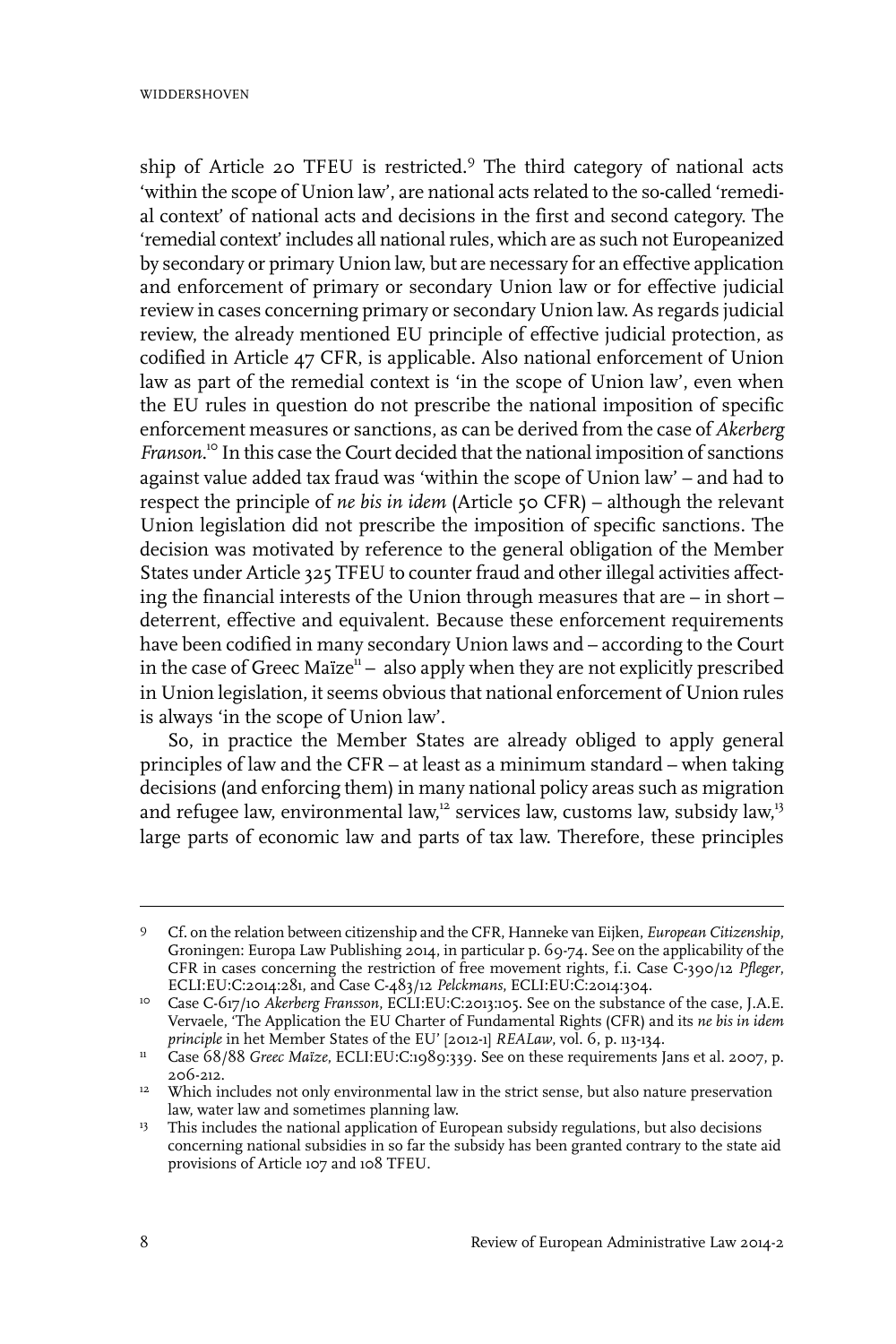and fundamental rights are already applicable to a considerable amount of national administrative decisions.

A second top-down judge-made influence which has contributed to the convergence of administrative law in Europe is the *limitation* in the case law of the CJEU as regards the application in Union cases of national principles and fundamental rights which offer more protection than the Union equivalent.<sup>14</sup> In this respect, the application in national cases 'in the scope of Union law' of national principles which offer more protection, such as the Dutch or German principle of legitimate expectations, is limited considerably by the Union principle of effectiveness.<sup>15</sup> Furthermore, the Court has decided in the case of *Melloni* that the application in Union cases of national fundamental rights, that offer more protection than the Union fundamental rights, is limited by the principles of primacy, effectiveness and unity.<sup>16</sup> It remains to be seen how these limitations of national fundamental rights will be applied in future case law. If their application by the Court is as strict as in the case of the national principle of legitimate expectations, then the general principles of Union law and the CFR will increasingly not only offer binding minimum standards, but also maximum standards.<sup>17</sup>

Finally the process of convergence is favoured by an important bottom-up development, namely the *voluntary adoption* by the Member States of Union principles and standards in purely domestic cases.<sup>18</sup> This influence is also re-

Cf. also Case C-550/07 P *Akzo & Akcros*, ECLI:EU:C:2010:512, for a limitation of the national 14 legal professional privilege (as part of the rights of defence) in EU competition cases based on the Union requirement of unity.

See f.i. Joined Cases 205/82 to 215/82 *Deutsche Milchkontor*, ECLI:EU:C:1983:233; Case 5/89 *BUG Alutechnik*, ECLI:EU:C:1990:320; Case C-24/95 *Alcan*, ECLI:EU:C:1997:163; Case C-15 383/06 to C-385/06 *Vereniging Nationaal Overlegorgaan Sociale Werkvoorziening*, ECLI:EU:C:2008:165; Case C-568/11 *Agroferm*, ECLI:EU:C:2013:407. Cf. P. Boymans & M. Eliantonio, 'Europeanization of Legal Principles? The Influence of the CJEU'S Case Law on the Principle of Legitimate Expectations in the Netherlands and the United Kingdom', *EPL* 2013, 715-738; Jans et al. 2007, p. 171-184.

Case C-399/11 *Melloni*, ECLI:EU:C:2013:107. Cf. J.A.E. Vervaele, 'The European Arrest Warrant and Applicable Standards of Fundamental Rights in the EU' [2013-2] *REALaw*, vol 6, p. 37-54. 16 See f.i. also D. Sarmiento, 'Who's afraid of the Charter? The Court of Justice, National Courts and the New Framework of Fundamental Rights Protection in Europe', *CMLRev.* 50 (2013), p. 1267-1304; L.F.M. Besselink, 'The Parameters of Constitutional Conflict after Melloni', *European Law Review* 3 (2014), p. 1-26.

In this respect it is at least of some significance that according to the CJEU the reason for pursuing fundamental rights protection in EU law, is 'the need to avoid a situation in which 17 the level of protection of fundamental rights varies according to the national law involved in such a way as to undermine the unity, primacy and effectiveness of EU law'. Cf. Case C-206/13 *Siragusa*, ECLI:EU:C:2014:126; and Case C-198/13 *Hernandez*, ECLI:EU:C:2014:2055.

Cf. R. Caranta, 'Judicial Protection against the Member States: a New Jus Commune Takes Shape', *CMLRev.* 1995, p. 702-726; R. Caranta, 'Learning from our Neighbours: Public Law 18 Remedies Homogenization from Bottom Up', *Maastricht Journal of European and Comparative Law (MJ)* 1997(4), p. 220-247; M.L. Fernandez Esteban, 'National Judges and Community law: the paradox of Two Paradigms of Law', *MJ* 1997(4), p. 143-151.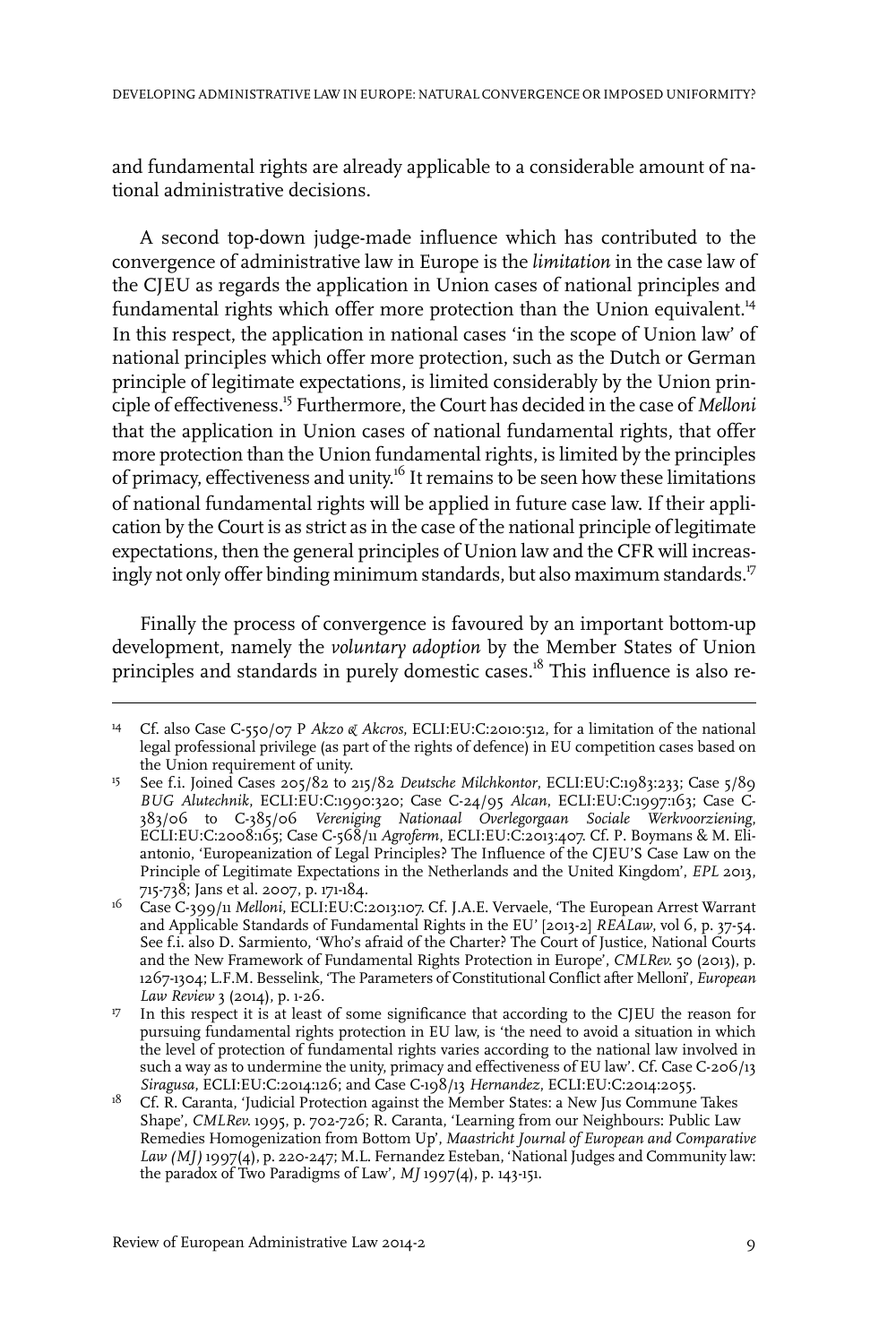ferred to as *spontaneous convergence*. Examples of voluntary adoption can be found in most Member States, including cases concerned with the principles of good administration,<sup>19</sup> but sometimes also with the principle of effective judicial protection. A famous example in the area of judicial protection is offered by the judgment of the House of Lords in the case *M. v. Home Office*. In this case, the House of Lords decided to extend the *Factortame* rule<sup>20</sup> - according to which the UK rule that precluded national courts from granting an interim junction against the Crown had to be set aside in Union cases – to purely domestic cases.<sup>21</sup> The reason for this decision was that the House of Lords wanted to end 'the unhappy situation that while a citizen is entitled to obtain injunctive relief against the Crown to protect its interests under Community law, he cannot do so in respect of other (national) interests which may be just as important'.

Indeed, preventing 'reverse discrimination' of national claims is an important reason for a Member State to voluntary adopt Union principles in purely national cases. Another reason may be that Member States want to avoid the application of two sets of principles within one legal order, namely Union principles in the growing group of cases 'within the scope of Union law', and national principles in the decreasing group of purely domestic cases.

As a consequence of the influences mentioned, the administrative laws of the Member States and the EU have converged at the level of principles and this process will continue in future. At the same time – and that is important to note – there are still differences between the Member States as regards the recognition of some principles, the precise content of similar principles and regarding the detailed rules by which the principles are operationalized in legislation.

# **3 Imposed Uniformity**

A more recent development is that, the process of convergence of administrative law is also promoted by statutory Union initiatives. This development is visible in many secondary EU laws, which aim at *unifying or harmonizing* aspects of national administrative decision and rule making and of national judicial review in *specific EU sectors*. Typical for this statutory unification – and different from the judge-made convergence that was discussed in section 2 – is that the EU laws in question sometimes impose very detailed rules

<sup>&</sup>lt;sup>19</sup> F.i. Spain has voluntary adopted the Union principle of proportionality in national cases; France, Luxemburg and the Netherlands have adopted parts of the Union rights of defence in national cases.

<sup>&</sup>lt;sup>20</sup> Case C-213/89 Factortame, ECLI:EU:C:1990:257.

*Weekly Law Report (WLR)*, 1993, 3, p. 433-448. <sup>21</sup>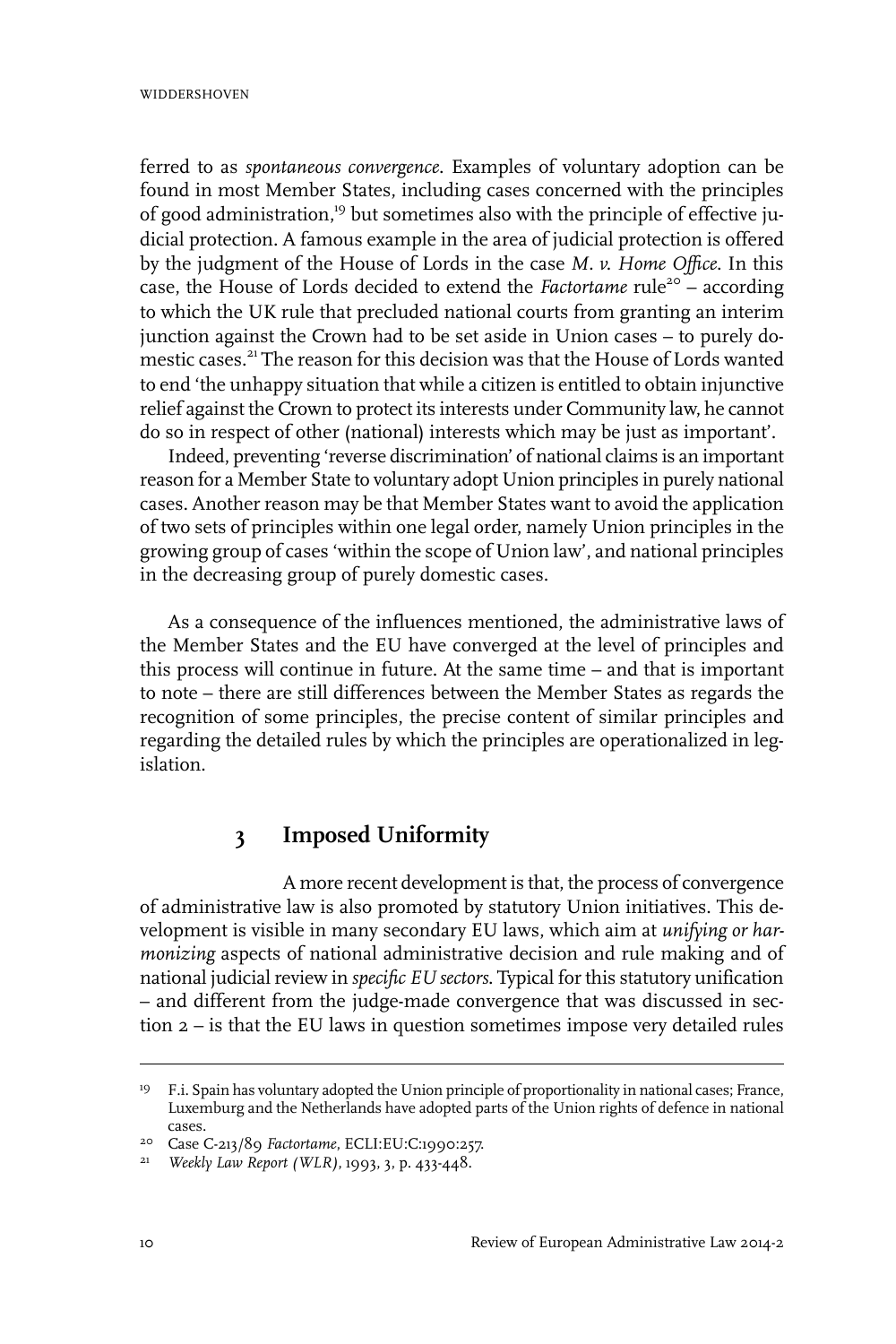on the Member States. Therefore this development may be labelled as 'imposed uniformity'.

Examples of imposed uniformity by secondary Union law (directives, regulations) are many. The 'imposed' rules are concerned with administrative decision and rule making by the authorities of the Member States, national enforcement of Union rules and (increasingly) with judicial protection in Union cases at the national level. $22$ 

- *Decision and/or rule making* See for instance: the Framework Directive Telecommunication $^{23}$  (rules on participation, publication of decisions and review); the Services Directive<sup>24</sup> (rules on time limits, duty to state reasons and one-stop-shop); the Aarhus Directive<sup>25</sup> (rules on participation and access to information); the modernised Customs  $Code<sup>26</sup>$  (rules on procedures and enforcement, including a codification of the applicable general principles); regulations in the area of agriculture and agricultural subsidies<sup> $27$ </sup> (rules on procedures and enforcement, including a codification of the applicable general principles); the Regulation on the application of EU competition  $law<sup>28</sup>$  (rules on enforcement, including elements of the rights of defence); and the Regulation on the Protection of the Financial Interest of the  $EU^{29}$  (rules on the limitation period and several other guarantees as regards the imposition of measures and sanctions).
- Legal protection f.i. concerning: access to the court (Aarhus Directive<sup>30</sup>, Services Directive<sup>31</sup>); evidence (various provisions in numerous EU laws<sup>32</sup>); the availability of remedies  $(f.i.$  in the area of public procurement<sup>33</sup>); and

 $2^2$  See for some examples also, P. Craig, 'A General Law on Administrative Procedure, Legislative Competence and Judicial Competence', *EPL* 10, no. 3 (2013): 503-524, especially 506-509.

<sup>&</sup>lt;sup>23</sup> Directive 2002/21/EC, as amended by Directive 2009/140.

 $24$  Directive 2006/123/EC.

<sup>&</sup>lt;sup>25</sup> Directive 2003/35/EC, amending Directive  $85/337/EEC$  and Directive  $96/91/EC$ .

<sup>&</sup>lt;sup>26</sup> Regulation (EC) nr. 450/2008.

<sup>&</sup>lt;sup>27</sup> F.i. Regulation (EC) nr. 796/2004.

<sup>&</sup>lt;sup>28</sup> Regulation (EC) nr. 1/2003.

<sup>&</sup>lt;sup>29</sup> Regulation (EC, Euratom) nr. 2988/95.

<sup>&</sup>lt;sup>30</sup> Directive 2003/35/EC, amending Directive 85/337/EEC and Directive 96/91/EC, prescribing wide access to the courts for NGOs in environmental matters.

<sup>&</sup>lt;sup>31</sup> Directive 2006/123/EC, prescribing the system of *silencio positivo* in case of 'administrative silence' when deciding on applications for services permits.

 $F$  F.i. Directive 2006/54/EC, concerning the burden of proof in cases regarding equal treatment of men and women. See for other examples Jans et al. 2007, p. 301-308.

<sup>33</sup> Directive 89/665/EEC, as amended by Directive 2007/66/EC, prescribing the remedies of annulment, interim relief and of liability for damages.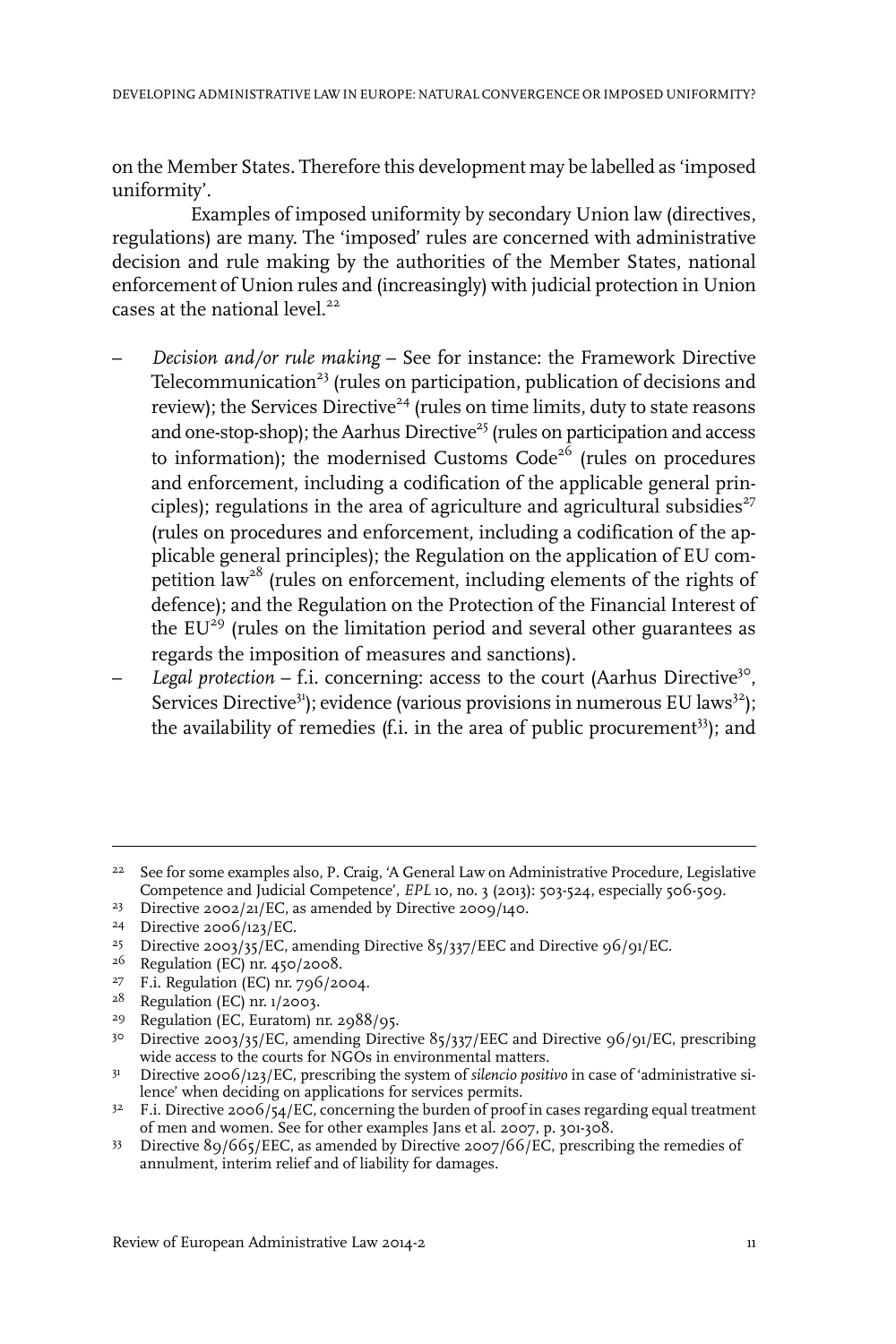#### **WIDDERSHOVEN**

judicial scrutiny of certain decisions (f.i. in the Recast Directive on common procedures in asylum cases).<sup>34</sup>

Typical for the imposed uniformity by means of secondary legislation is that it leads to a patchwork codification ('codification of bits and pieces') of administrative law, driven by the specific needs of the sector concerned. Therefore, it lacks a vision on administrative decision-making or judicial protection in general. In some areas – for instance the areas covered by the Services Directive and the Aarhus Directive – the imposed rules strongly favour the interests of individuals, while in others – for instance in the area of EU (agricultural) subsidies and customs – they primarily aim at efficient administration and strict national enforcement. From a general perspective on administrative law, this seems not very coherent.

This conclusion leads to the question whether there is a need for a more general codification of administrative law in Union cases, a codification which applies a more balanced and coherent approach. In respect of this question, two important initiatives can be mentioned.

In the first place, on 15 January 2013 the European Parliament has adopted a Resolution in which it requests the Commission to submit a proposal for a regulation on a *European Law of Administrative Procedure of the EU*. <sup>35</sup> In the regulation the Commission should codify nine general principles that govern the EU administration, including for instance the principles of lawfulness, equal treatment, consistency and legitimate expectations, transparency, fairness and efficiency and service. Furthermore, the European regulation should contain quite detailed rules on administrative decision-making. The law will be applicable only to the direct application of Union law by the EU institutions, but the recommendation explicitly also aims at enhancing spontaneous convergence of national administrative law. To my expectation such convergence is likely to happen because the future codification and also the case law of the CJEU regarding it, will probably have a spill over effect into national cases within the scope of Union law.

A second important initiative is the *Research Network on EU Administrative Law (RENEUAL)*. In the beginning of September 2014 this academic network published a first version of the so-called Model Rules on EU Administrative Procedures.<sup>36</sup> The Model Rules consist of six books of more or less every

Recast Directive 2013/32/EU, prescribing a full and *ex nunc* examination of both facts and 34 points of law in appeals procedures against asylum decisions before a court or tribunal of first instance.

European Parliament resolution of 15 January 2013 with recommendations to the Commission 35 on a Law of Administrative Procedure of the European Union (2012/2024 (INI)).

 $36$  See for more details the contribution of Hoffmann in this Volume.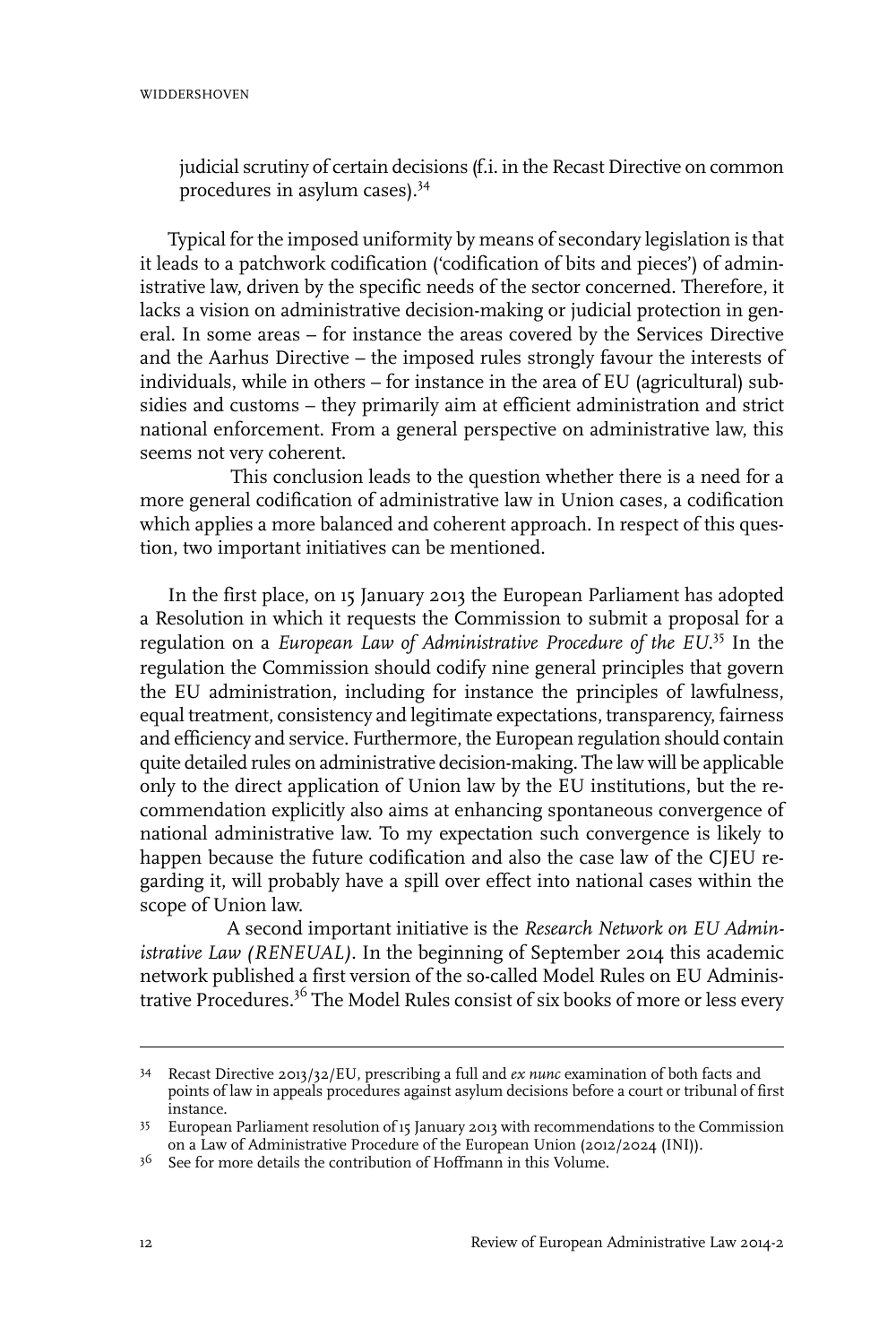part of general administrative law, with the exception of judicial review. The titles of the books are: General Provisions (I); Administrative Rulemaking (II); Single Case Decision-Making (III); Contracts (IV) Mutual Assistance (V); Information Management (VI). Different from the European Parliament (EP) initiative, the model rules do not codify general principles of EU law in general terms, but contain detailed provisions, which aim at the operationalization of these principles in a specific context. Book II, III and IV will only be applicable to the direct application of EU law by EU institutions and authorities. Nevertheless, these books may gain binding force in the Member States, namely in cases where EU sector-specific laws render them applicable to the acts of the Member States in those specific sectors.<sup>37</sup> Moreover, the Member States are encouraged to use the model rules as guidance when they are implementing Union law in accordance with their national procedural law.<sup>38</sup> Book V and VI will be applicable to the Member States regarding their relations with other Member States and the EU.

#### **4 Some Reflections**

At the ACA seminar several participants entertained doubts as to the desirability of this tendency to 'imposed uniformity'. These doubts did not so much concern the possible applicability of a codification of general principles (EP initiative) or model rules (ReNEUAL) to the direct application of Union law by EU authorities.

In my opinion, there are indeed good reasons for such codifications being limited to the direct application of Union law. As the EP in it resolution rightly points out, 'citizens are increasingly confronted with the Union's administration, without always having the corresponding procedural rights that they could enforce against it in cases where such action may prove necessary'.<sup>39</sup> Moreover, the existing rules and principles on good administration are 'scattered across a wide variety of sources', such as primary Union law (f.i. the CFR), secondary Union law, the case law of the CJEU and soft law.<sup>40</sup> This fragmentation leads to a complex system of often overlapping rules and principles, but with gaps as well.<sup>41</sup> Therefore, the system lacks coherency and transparency. A more systematic and comprehensive codification will enhance the accessibility of the current standards and make it less difficult for citizens to understand their administrative rights under Union law. Finally it is important to note that

<sup>37</sup> See explicitly Article 1-1(2) Book 1.

<sup>38</sup> Article 1-3 Book 1.

EP resolution on a Law of Administrative Procedure of the European Union, point A. <sup>39</sup>

EP resolution on a Law of Administrative Procedure of the European Union, point C. <sup>40</sup>

<sup>41</sup> ReNEUAL Model Rules, Introduction, point 20 and 21.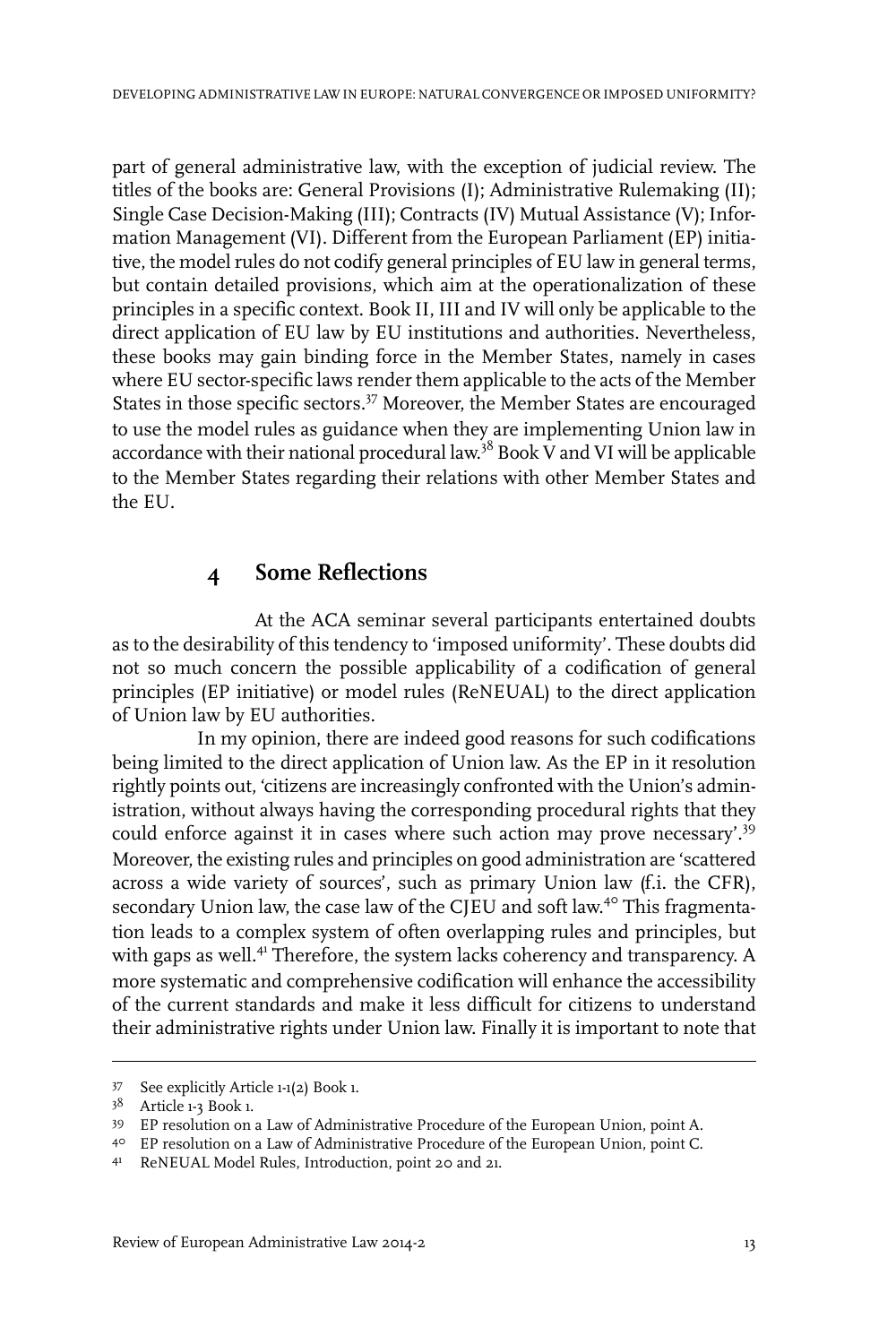Article 298, second paragraph, TFEU seems to provide a legal base for a codification of principles or rules, limited to the direct application of Union law.<sup>42</sup>

At the ACA seminar several participants, however, did entertain serious doubts as to the desirability of a codification of general administrative law, also applicable to the Member States 'when acting in the scope of Union law'. As stated in section 3, ReNEUAL has finally opted to (mainly) limit the scope of their model rules to the direct application of Union law. However, at the time of the ACA seminar this limitation was not yet clear and there were serious discussions to extend the model rules of Book III (Single Case Decision-Making) to the Member States when they were acting in the scope of Union law.

The fact that ReNEUAL has limited its ambitions seems to me a wise decision for several reasons. In the first place it is uncertain whether the Treaty provides a sufficient legal base for a codification that is also applicable to the Member States (when acting in the scope of Union law).<sup>43</sup> The regulatory competence of Article 298(2) TFEU, is concerned with the 'European administration' and this term seems to refer to the administration of the EU institutions and authorities in the strict sense, and not to the administrations of the Member States. The flexibility clause of Article 352 TFEU offers in principle more opportunities for a codification which is also applicable to the Member States, but – as ReNEUAL itself admits – not in sectors where the EU only has competence for supporting, coordinating or supplementing action.<sup>44</sup> Moreover, it seems to me difficult to 'prove' that, in the light of the principle of subsidiarity (Article 5(3) TEU), such a wide codification is really necessary to achieve the objectives of the many sector-specific areas in which it will apply. After all, during more than fifty years the Member States have applied Union law in these areas quite effectively and generally in line with the rule of law without having a general codification of procedural rules.

Secondly the applicability of the ReNEUAL model rules to the Member States (when acting in the scope of Union law) would have far-reaching consequences, especially for those Member States that already have a national codification of general administrative law. The reason for this is that these model rules may be quite different from such national codifications in respect of structure, regulated topics and detailed rules. At least, this is the case when comparing the model rules with the Dutch General Administrative Law Act. Of course, in theory it would be possible for the authorities of the Member

<sup>&</sup>lt;sup>42</sup> Cf. the second consideration of the EP resolution on a Law of Administrative Procedure of the European Union, ReNEUAL Model Rules, Introduction, point 37.

<sup>43</sup> See on this matter Craig 2013, and, extensively, the Introduction to the ReNEUAL Model Rules, section IV. Legal bases for EU codification, point 34-52.

<sup>44</sup> Introduction to the ReNEUAL Model Rules, section IV. Legal bases for EU codification, point 48.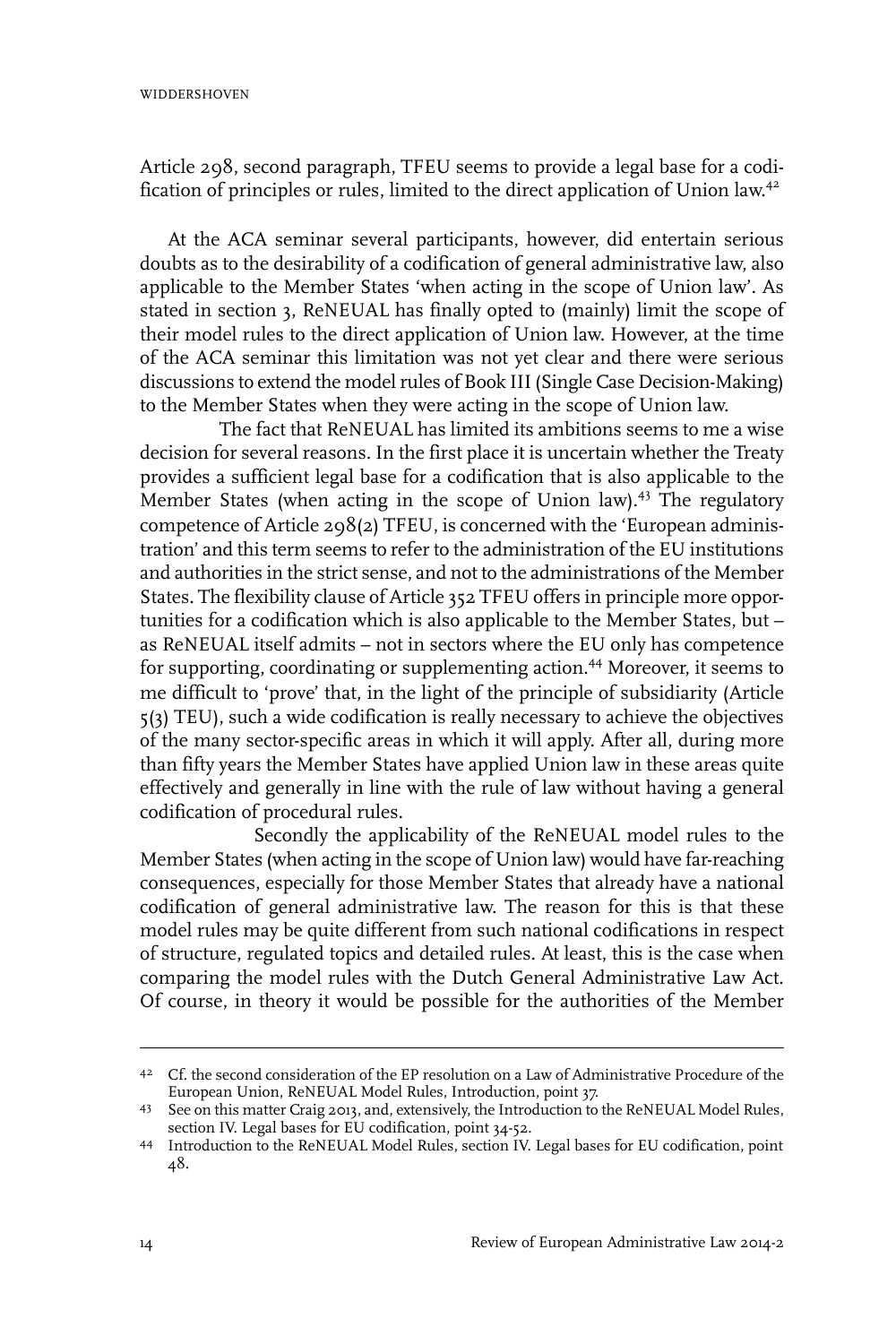States to apply the ReNEUAL rules when acting in the scope of Union law, and to apply their national codification in purely domestic cases. However, in practice such a division is hard to make in many areas, for instance in the area of environmental law, where some decisions are in the scope of Union law (because they implement a Union environmental standard), but others are purely domestic.<sup>45</sup> Therefore, the mandatory applicability of the ReNEUAL model rules to the Member States when acting in the scope of Union law, would more or less force the Member States to replace their codification's with the model rules entirely; and thus would lead to the situation that these models rules will also apply in purely domestic cases. In my opinion that is a bridge too far (at least at this moment).

The third and final reason why I am not in favour of extending the scope of the ReNEUAL model rules to the Member States (when acting in the scope of Union law) is the relative inflexibility of Union law. From the Dutch experience with the General Administrative Law Act, we have learned that the introduction of a general codification of administrative law leads to unexpected legal and practical problems, which have been solved by judicial creativity and sometimes by changing the law. Moreover, also a general codification of administrative law should adapt to new – and possibly innovative – views in the area of public administration. In this respect it can be doubted whether the Union system is flexible enough for two reasons. Firstly, Union laws can only be adapted with the same majority of Member States that adopted the law initially. In practice it may be hard to find such a majority, because the need for change that is felt in some Member States is not always experienced in other Member States at the same time. Secondly, if general rules of administrative law, also applicable in the Member States, are codified at the Union level, the interpretation of these rules becomes a matter of Union law. Therefore, national courts are no longer allowed to solve possible problems in the application of the rules by means of (creative) judicial interpretation, but have to refer these matters to the CJEU. The question can be raised whether the preliminary procedure of Article 267 TFEU is not too precious (and time-consuming) to be burdened by the many, and also trivial procedural, references that are to be expected. In my opinion this question should be answered in the affirmative.<sup>46</sup>

All in all, it is a wise decision of ReNEUAL to restrict the scope of the most important model rules, of Book II to IV, to the direct application of

As stated in section 3 , avoiding the situation in which in one Member State two sets of legal 45 principles apply – Union principles when the Member State acts within the scope of Union law and national principles in purely domestic cases – is an important reason for voluntary adopting Union principles in purely domestic cases. Working with two sets of detailed codifications is even more impractical than with two sets of principles.

 $^{46}$  This disadvantage does not apply in the same manner to the applicability of the ReNEUAL model rules to the direct application, because a direct appeal against a EU decision will rarely if ever only be concerned with a possible breach of the procedural ReNEUAL-rules.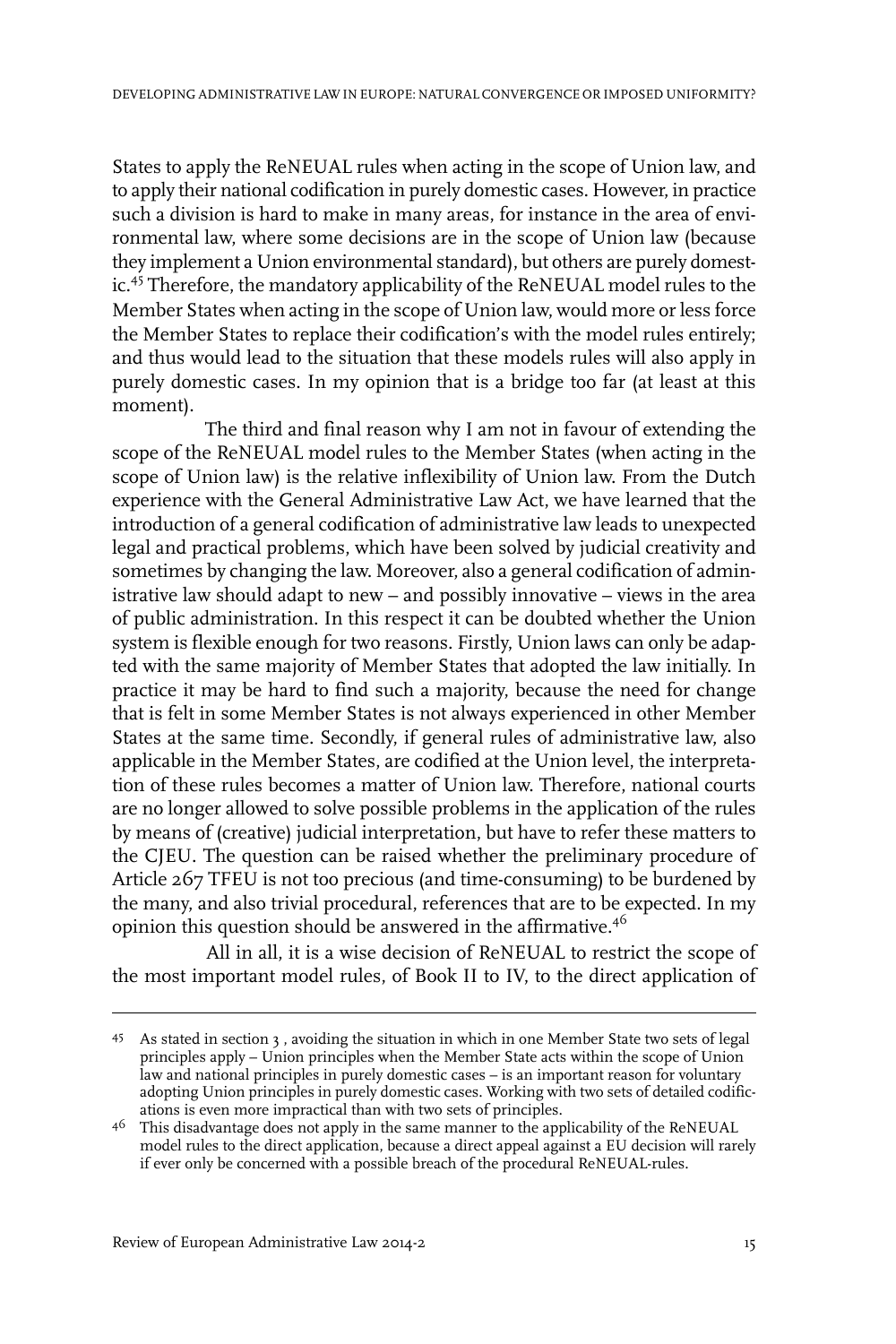EU law. That, however, does not mean that these rules are irrelevant for the Member States. To the contrary, the ReNEUAL codification is in general innovative and may indeed be used by the Member States authorities, albeit on a voluntary base, for guidance (as is stated in Article 1-3 of Book I). Furthermore, national legislators might draw inspiration from the ReNEUAL rules when adapting or supplementing their national codification of general administrative law. Finally, the Member States' observance of the ReNEUAL rules can be mandatorily prescribed by sector-specific Union law (as is stated in Article 1-1(2) of Book I). Such an imposition of the balanced ReNEUAL rules by means of secondary EU legislation is, in my opinion, preferable above the current patchwork EU codification, described in section 3.

# **5 General Conclusions**

This contribution dealt with the process of convergence between the administrative laws of the EU Member States and the EU itself. In section 2 I described the top-down judge-made influence that has enhanced this process. In its case-law the CJEU has developed general principles and fundamental rights, which must be observed by the Member States – as a minimum standard and increasingly also as a maximum standard – in the growing group of cases where the Member States are acting within the scope of Union law. The process of convergence is furthered by the bottom-up voluntary adoption of Union standards by the Member States in purely domestic cases.

Section 3 focused on the EU imposed 'patchwork' uniformity concerning aspects of administrative law, in sector-specific secondary legislation. Along with introducing two regulatory initiatives aimed at a general codification of administrative law in future, the resolution of the EP on a Law of Administrative Procedure of the EU and the ReNEUAL Model Rules on EU Administrative Law. As motivated in section  $4$ , it is – in my opinion – a wise decision of the EP and ReNEUAL to only prescribe their codifications to the direct application of EU law by EU institutions and authorities. Prescribing them to the Member States (when acting in the scope of Union law) would probably have been contrary to the principles of conferral and subsidiarity, and would have had too far-reaching consequences for national codifications of general administrative law; as well as maybe having disadvantages because of the inflexibility of Union law.

Nevertheless the ReNEUAL codification is of importance for the Member States, because it may be used, on a voluntary base, as guidance when they (re)design their national codifications of general administrative law. Moreover, elements of the codification can be mandatorily prescribed to the Member States by means of sector-specific Union Law. The imposition of the